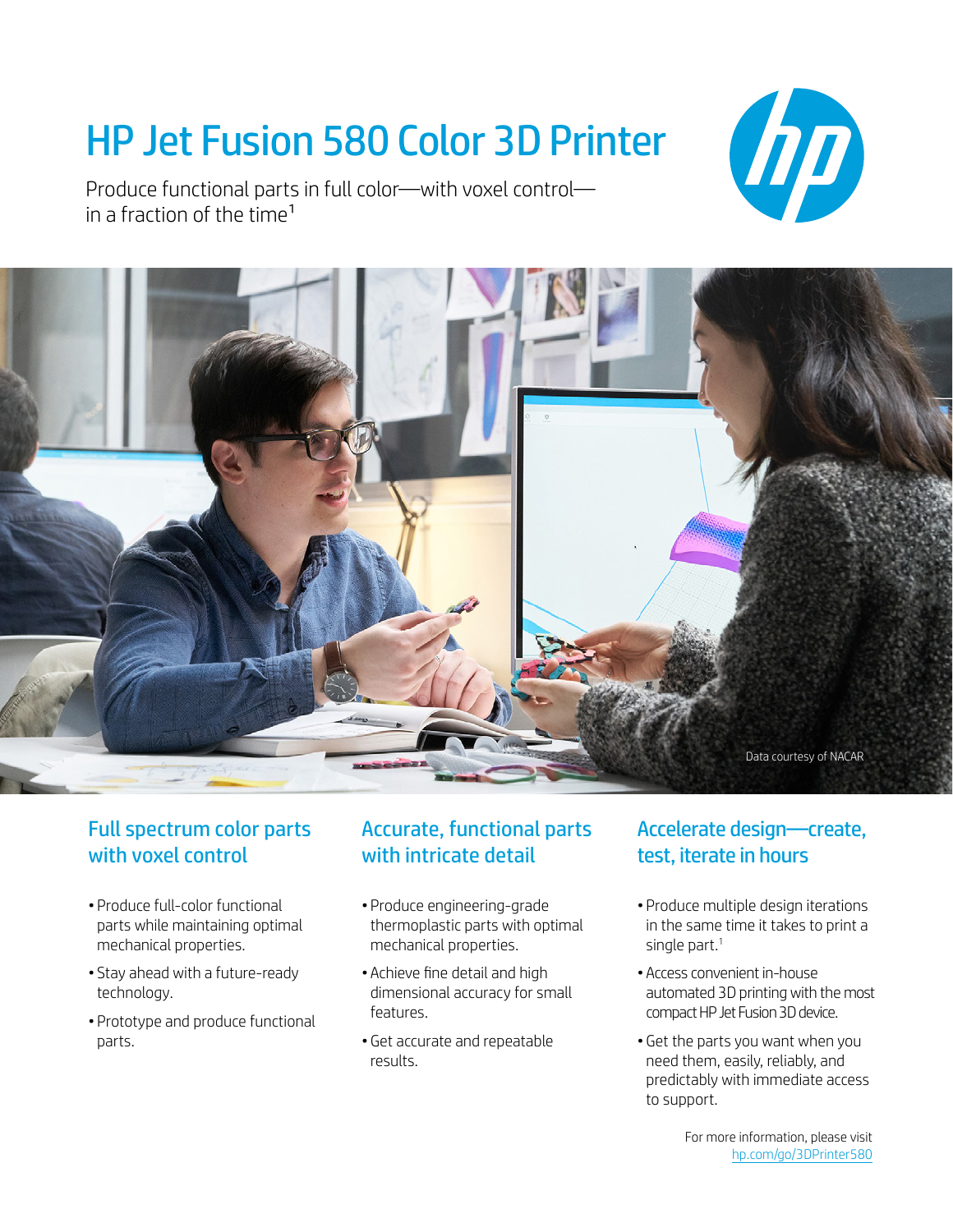## A fully integrated, compact design

An easy-to-use solution that integrates material mixing and loading, printing, and reclaiming material in one device.





Data courtesy of Phoenix Children's Hospital: Heart of Jemma







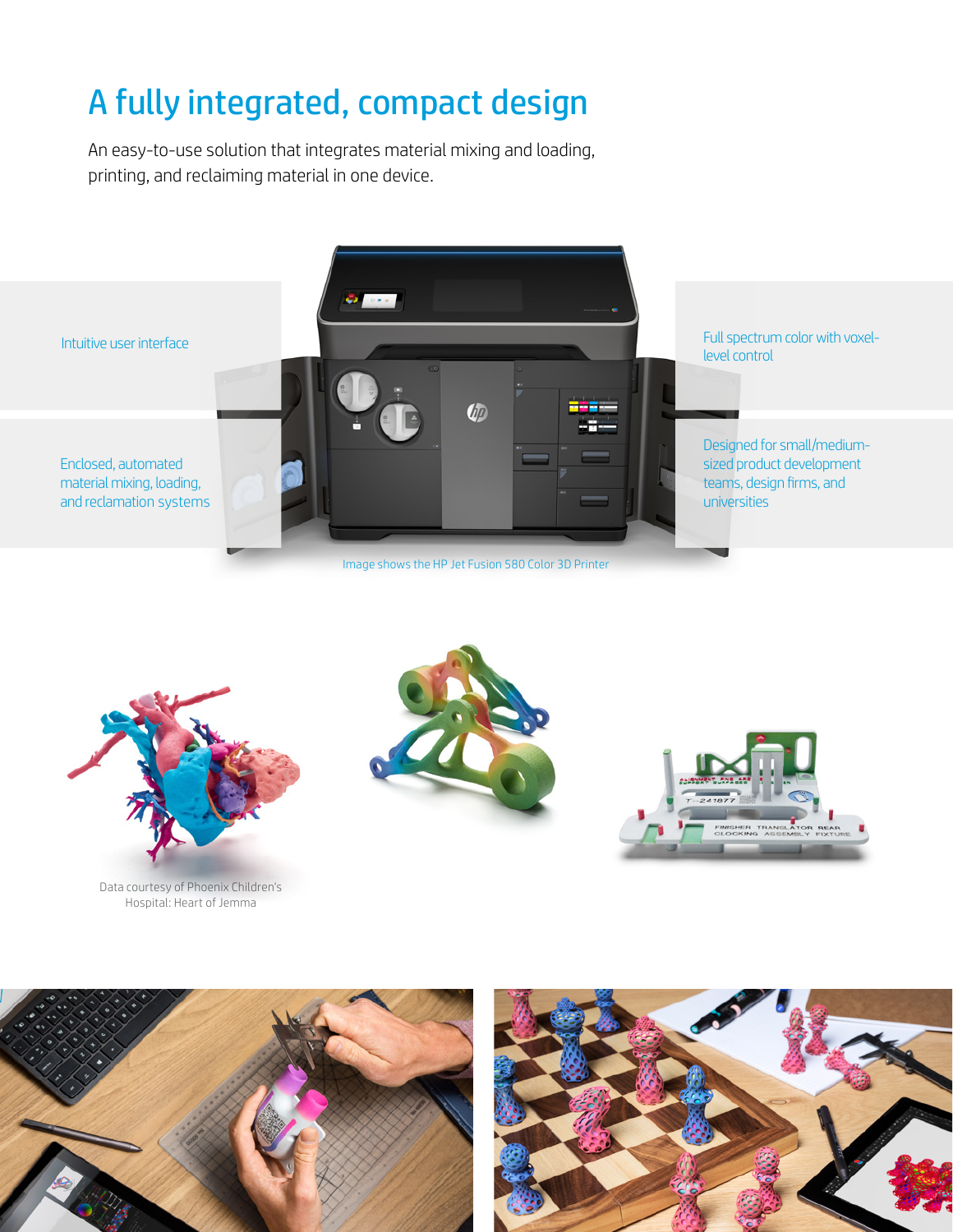# Reinventing 3D printing Reinventing 3D printing

HP Jet Fusion 580 Color 3D Printer



\* HP Jet Fusion 3D Printing Solutions using HP 3D High Reusability CB PA 12 provide up to 80% powder reusability ratio, producing functional parts batch after batch.

For testing, material is aged in real printing conditions and powder is tracked by generations (worst case for reusability). Parts are then made from each generation and tested for mechanical properties and accuracy.